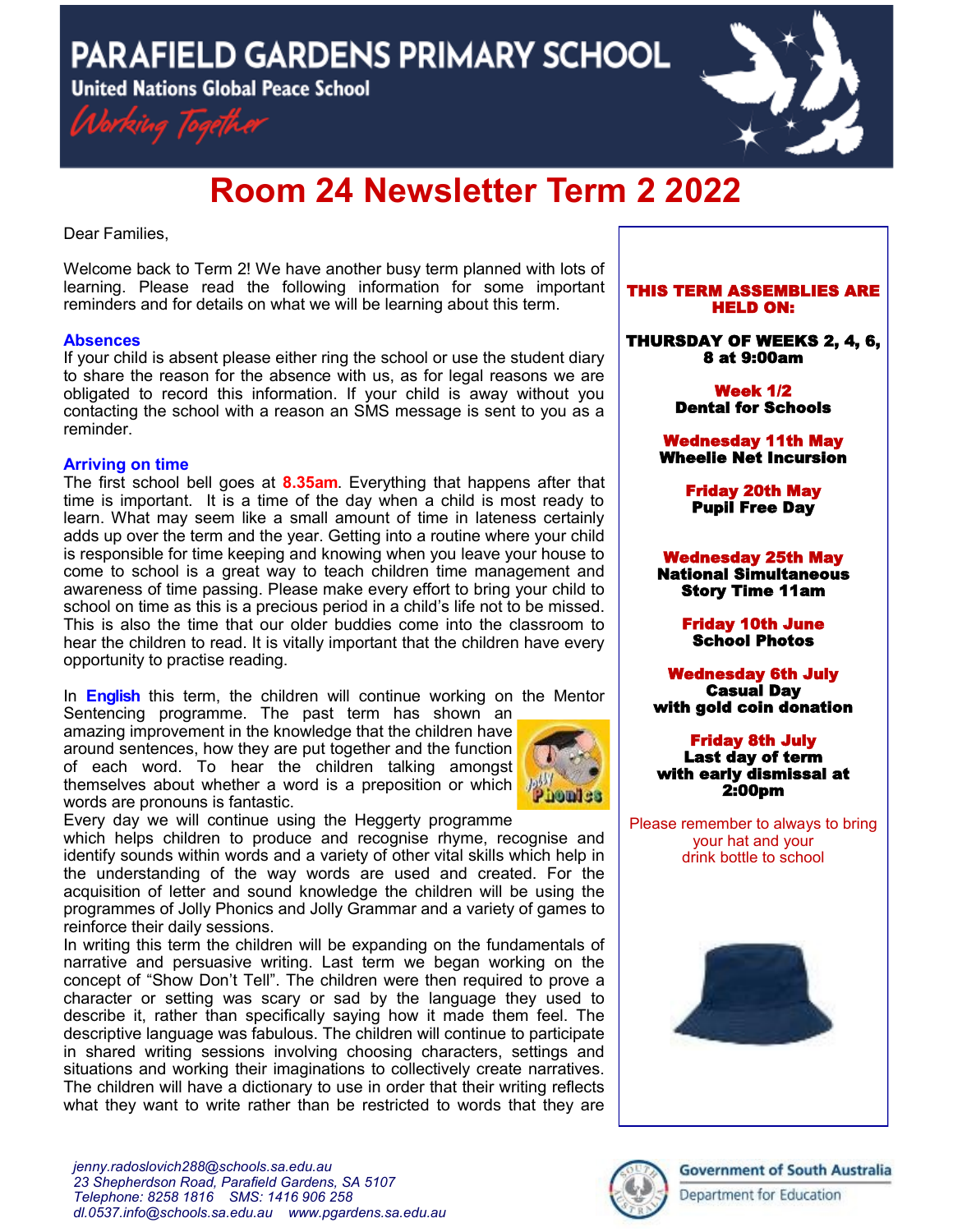able to write. Their vocabulary has already shown significant improvement. The children will be participating in handwriting sessions each week so that their letters are correctly and efficiently formed. Hopefully each morning, (COVID willing) older children from Room 25 will be joining us to make sure that the children have the maximum number of opportunities to read to as many people as possible. Each Monday the children will be given their words for the week. These words will be based around a particular sound and will be sourced from the Jolly Phonics and Grammar sequence. The children will be spending an intensive time becoming familiar with each sound they learn. Parents are reminded that the 6 words that the children bring home are purely supplied so that they learn the associated sound. They are very rarely the words that come with the Friday dictation. The last several weeks' worth of sounds are also included in the sentences, so that the children do not learn the sound purely for the test on Friday; instead embedding the sound into their written knowledge.

Testing for the children's reading level will commence again in week 4. Please remember that your child's ability to work out what each word says is only half of the requirement for proceeding through the reading levels. Children must demonstrate an understanding of what they are reading before they can be considered to be completely successful. To this end please make sure that you include questioning as part of your reading time at home so that your child has a clearer understanding of what they are reading. We have talked about creating a movie in our heads when we are hearing a story or creating one because visualisation is an important strategy for reading comprehension.

In **Maths** this term the children will be working on 2D and 3D shapes. The children will be identifying 2D shapes within the school environment. They will be identifying key features of squares, rectangles, triangles, kites, rhombuses and circles, such as straight lines or curved lines, and counting the edges and corners. The children will be learning to describe the features of three-dimensional objects and describe and draw two-dimensional shapes, with and without digital technologies. The children will be

identifying what shapes are required to create a 3D shape and creating nets for simple 3D shapes. The children will become familiar with the terms edges, vertices and faces.



In **Technology** this term the children will be working on their photography skills. We will be using the school's iPads to take and manipulate photographs of facial features. The children will be working in pairs to create a montage of their faces, becoming familiar with the terms zoom, close up, far, further, closer, landscape and portrait and then putting the photographs into a Microsoft PowerPoint

presentation. These skills will be used on several occasions later on in the year. The children will still be working in the typing club to improve their typing skills. The log in details for this should be in their diaries so that they can practise at home. We have been placing cloths over the children's' hands so that they have to rely on the correct fingers on the correct keys for improved speed and accuracy.



In **Science** this term the children will be working on the Primary Connections unit entitled *All Mixed Up*. This topic addresses the Australian Curriculum Science Understanding that different materials can be combined for a particular purpose, in the context of inquiring about mixtures. *All mixed up* provides students with hands-on opportunities to explore and create mixtures of solids, mixtures of solids and liquids, and mixtures of liquids, identify different everyday mixtures found in the school and home and explain the benefits and purposes of particular mixtures. In *All Mixed Up*, students represent and explain their understanding about how different materials can be combined for a particular purpose.

In **HASS** this term the children will be working on Geography The children will develop an understanding of how people are connected to different places. We will be learning about Australia's

location in relation to other countries across the world. Students will learn that<br>the world can be divided into the world can be divided geographical divisions. Students will research significant local landmarks and places of special interest to learn why they are important.



#### **Music and Drama with Mrs Thomson**

This term in music students will continue reading rhythms using ta, titi and za, and also begin to introduce a longer note, ta-a. They will sing, play and move to music using different time signatures. Students will perform a number of folk dances from other cultures



In drama students will use their voice and facial expression to show character. They will use books